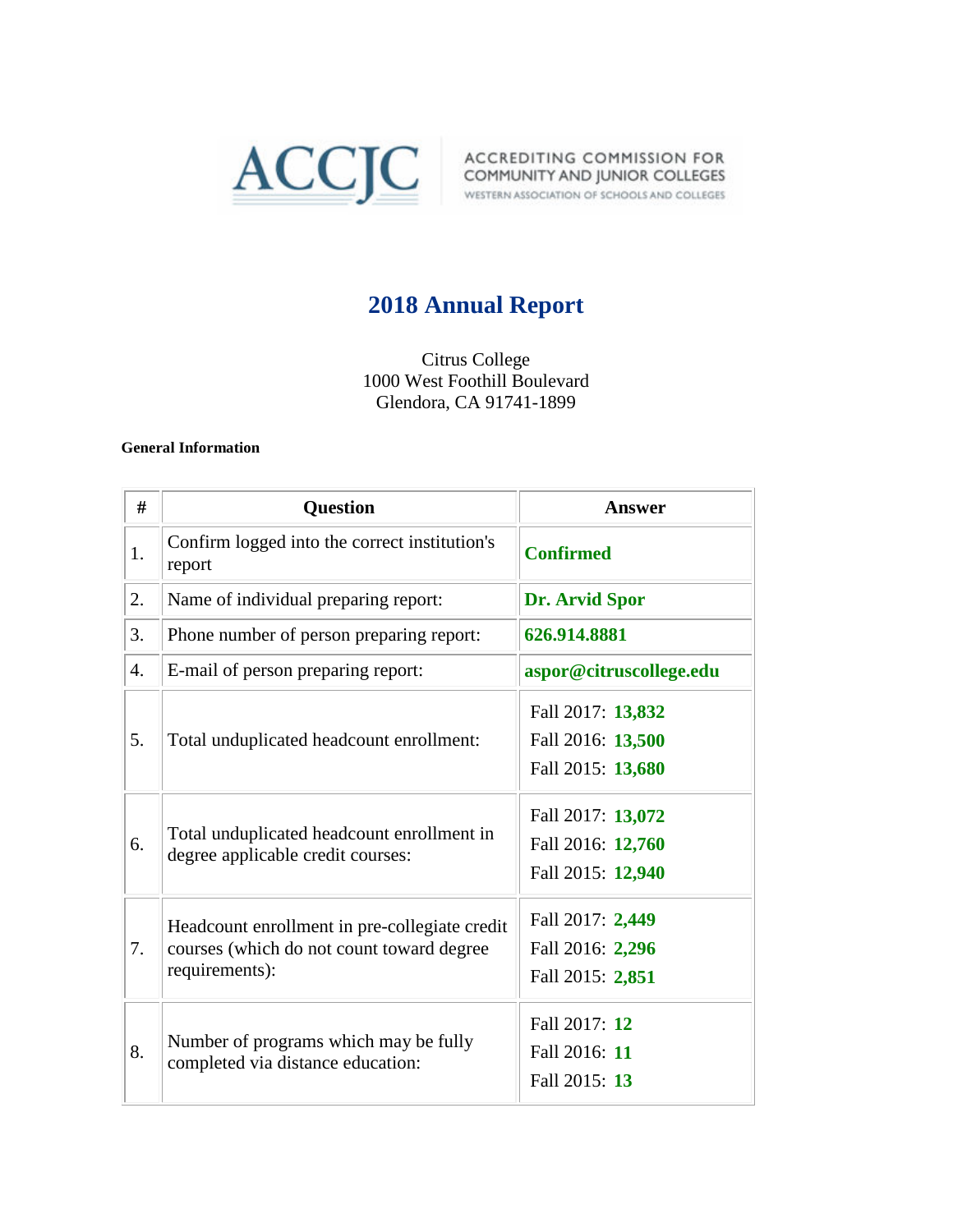| 9.  | Total unduplicated headcount enrollment in<br>all types of Distance Education:       | Fall 2017: 3,765<br>Fall 2016: 2,987<br>Fall 2015: 2,497 |
|-----|--------------------------------------------------------------------------------------|----------------------------------------------------------|
| 10. | Do you offer Correspondence Education?                                               | N <sub>0</sub>                                           |
| 11. | Total unduplicated headcount enrollment in<br>all types of Correspondence Education: | Fall 2017: $n/a$<br>Fall 2016: $n/a$<br>Fall 2015: $n/a$ |

#### **Student Achievement Data**

| #                                                                            | <b>Question</b>                                                                                                                                | <b>Answer</b>       |        |        |  |  |
|------------------------------------------------------------------------------|------------------------------------------------------------------------------------------------------------------------------------------------|---------------------|--------|--------|--|--|
|                                                                              |                                                                                                                                                | 2017                | 2016   | 2015   |  |  |
| 12.                                                                          | What is your Institution-set standard for<br>a. successful student course completion?<br>Actual successful course completion<br>$b$ .<br>rate: | 72.3 %              | 71.3 % | 70.3 % |  |  |
|                                                                              |                                                                                                                                                | 70 %                | 70.3 % | 69.3 % |  |  |
|                                                                              | a. Type of Institute-set standard for<br>degrees                                                                                               | <b>Number-Other</b> |        |        |  |  |
|                                                                              | If Number-other or Percent-other, please Number of students completing a<br>describe:                                                          | degree              |        |        |  |  |
| 13.                                                                          |                                                                                                                                                | 2017                | 2016   | 2015   |  |  |
|                                                                              | What is your Institution-set standard for<br>$\mathbf b$ .<br>degrees?                                                                         | 1,296               | 1,283  | 1,270  |  |  |
|                                                                              | c. Actual degrees awarded:                                                                                                                     | 1,370               | 1,360  | 1,254  |  |  |
| a. Type of Institute-set standard for<br><b>Number-Other</b><br>certificates |                                                                                                                                                |                     |        |        |  |  |
|                                                                              | If Number-other or Percent-other, please Number of students completing a<br>describe:                                                          | certificate         |        |        |  |  |
| 14.                                                                          |                                                                                                                                                | 2017                | 2016   | 2015   |  |  |
|                                                                              | What is your Institution-set standard for<br>b.<br>certificates?                                                                               | 1,162               | 1,151  | 1,140  |  |  |
|                                                                              | c. Actual certificates awarded:                                                                                                                | 1,387               | 1,324  | 1,127  |  |  |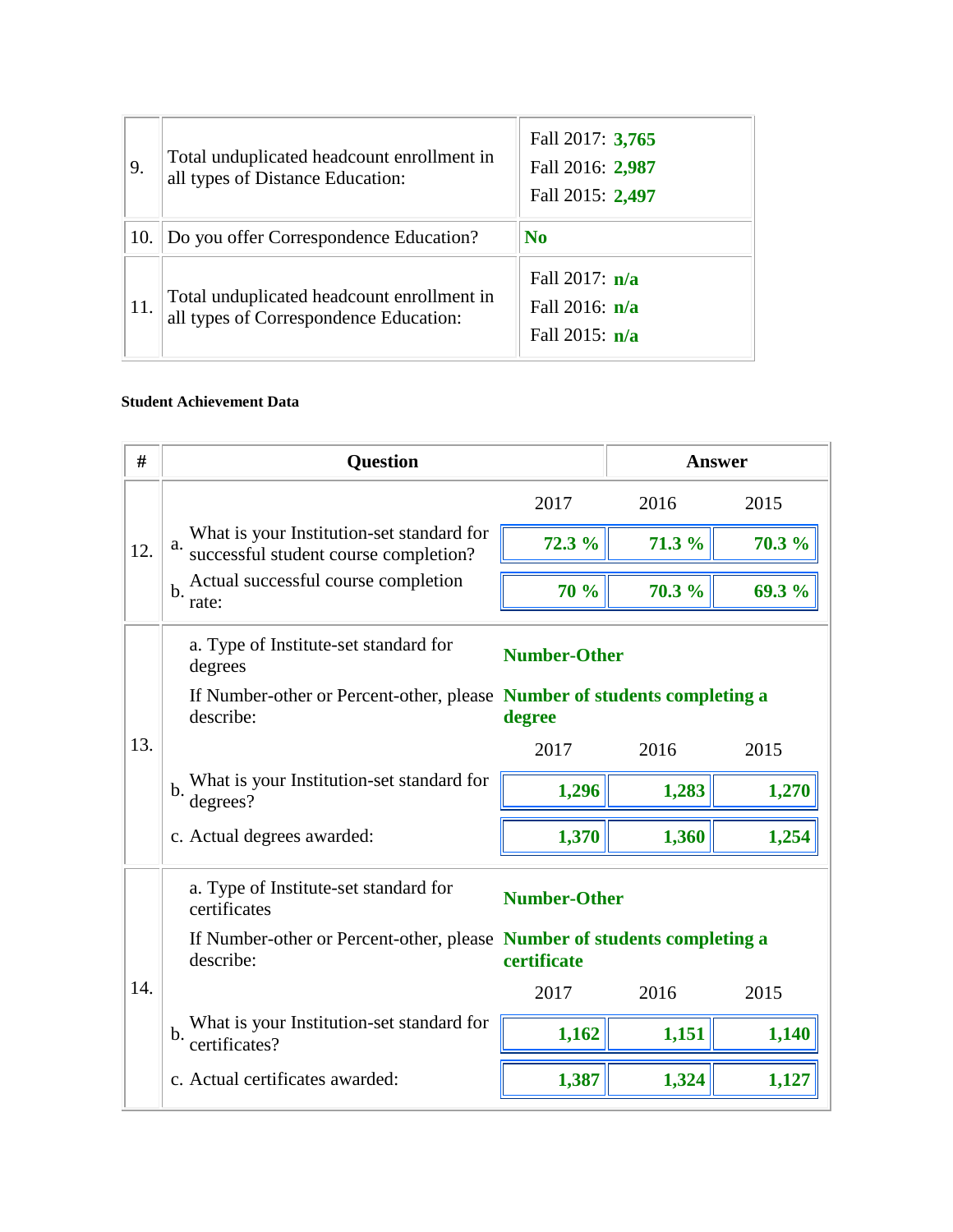|     | a. Type of Institute-set standard for<br>student transfers to a 4-year<br>colleges/universities<br>If Number-other or Percent-other, please<br>describe: |                                 | <b>Number of transfers</b>                    |                              |                              |                              |
|-----|----------------------------------------------------------------------------------------------------------------------------------------------------------|---------------------------------|-----------------------------------------------|------------------------------|------------------------------|------------------------------|
| 15. |                                                                                                                                                          |                                 | 2017                                          | 2016                         |                              | 2015                         |
|     | What is your Institution-set standard for<br>b. student transfers to 4-year<br>colleges/universities?                                                    |                                 | 1,310                                         | 1,285                        |                              | 1,260                        |
|     | Actual student transfers to 4-year<br>$\mathbf{c}$ .<br>colleges/universities:                                                                           |                                 | 1,200                                         | 1,123                        |                              | 1,234                        |
| 16. | 2017:7<br>Number of CTE certificates and degrees for which the<br>2016: 7<br>institution has set a standard for licensure passage rates:<br>2015: 8      |                                 |                                               |                              |                              |                              |
| 17. | Number of CTE certificates and degrees for which the<br>institution has set a standard for graduate employment<br>rates:                                 | 2017:50<br>2016: 50<br>2015: 49 |                                               |                              |                              |                              |
|     | Examination pass rates in programs for which students must pass a licensure<br>examination in order to work in their field of study:                     |                                 |                                               |                              |                              |                              |
|     | Program                                                                                                                                                  | Examination                     | <b>Institution</b><br>set<br>standard<br>(% ) | 2016<br>Pass<br>Rate<br>(% ) | 2015<br>Pass<br>Rate<br>(% ) | 2014<br>Pass<br>Rate<br>(% ) |
|     | <b>Cosmetology - Practical</b>                                                                                                                           | state                           | 70 %                                          | 87%                          | 97.75<br>$\frac{0}{0}$       | 88 %                         |
|     | <b>Cosmetology - Written</b>                                                                                                                             | state                           | 70 %                                          | 91 %                         | 83.5 %                       | 60 %                         |
| 18. | <b>Esthetician - Practical</b>                                                                                                                           | state                           | 70 %                                          | 96%                          | 89 %                         | 99 %                         |
|     | <b>Esthetician - Written</b>                                                                                                                             | state                           | 70%                                           | <b>86 %</b>                  | <b>93 %</b>                  | 95%                          |
|     | <b>Emergency Medical Technician</b><br>(EMT)                                                                                                             | <b>national</b>                 | 75%                                           | <b>71 %</b>                  | 80 %                         | 68 %                         |
|     | <b>Registered Dental Assistant</b><br>(RDA) - Practical                                                                                                  | state                           | 75%                                           | $77\%$                       | $37 \%$                      | 94 %                         |
|     | <b>Registered Dental Assistant</b><br>(RDA) – Written                                                                                                    | state                           | 75%                                           | 83 %                         | <b>76 %</b>                  | 74 %                         |
|     | <b>Registered Dental Assistant</b><br>(RDA) - Law/Ethics                                                                                                 | state                           | 75%                                           | 100 %                        | 100 %                        | <b>93 %</b>                  |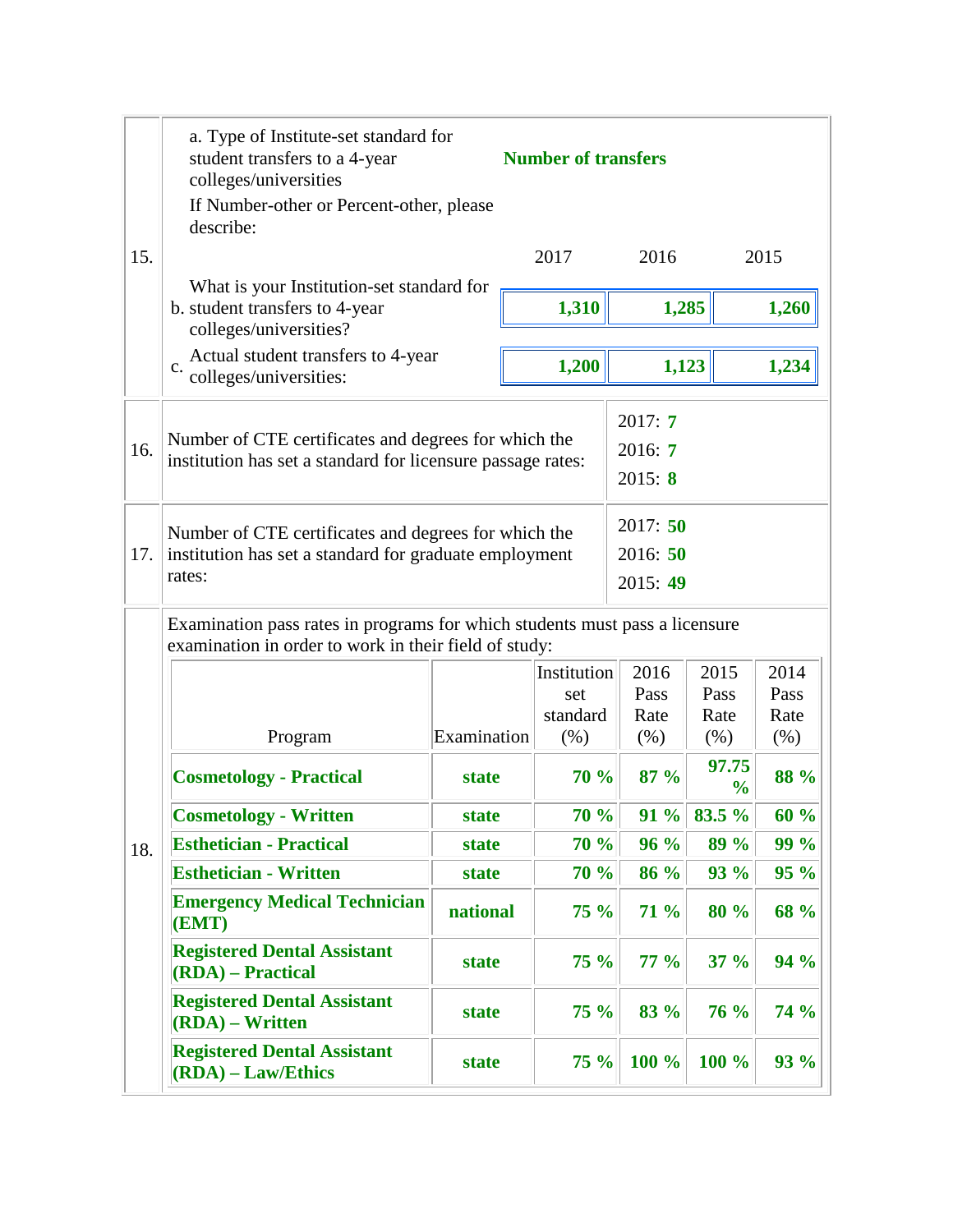|     | <b>Licensed Vocational Nursing</b><br>(LVN)                                                                        | <b>state</b> | <b>75 %</b>  | 92%              | 85 %<br>85 %       |
|-----|--------------------------------------------------------------------------------------------------------------------|--------------|--------------|------------------|--------------------|
|     | <b>Registered Nursing (RN)</b>                                                                                     | state        | <b>75 %</b>  | <b>93 %</b>      | 89 %<br>87 %       |
|     | <b>Certified Nurse Assistant</b><br>(CNA) - Written                                                                | state        | 75%          | 100 %            | $n/a$ %<br>$n/a$ % |
|     | <b>Certified Nurse Assistant</b><br>(CNA) - Skills                                                                 | <b>state</b> | 75%          | 100 %            | $n/a$ %<br>$n/a$ % |
|     | <b>Certified Nurse Assistant</b><br>(CNA)                                                                          | state        | <b>75 %</b>  | $n/a$ %<br>100 % | 100 %              |
|     | Job placement rates for students completing certificate programs and CTE (career-<br>technical education) degrees: |              |              |                  |                    |
|     |                                                                                                                    | Institution  |              |                  |                    |
|     |                                                                                                                    | set          | 2016 Job     | 2015 Job         | 2014 Job           |
|     |                                                                                                                    | standard     | Placement    | Placement        | Placement          |
|     | Program                                                                                                            | (% )         | Rate $(\% )$ | Rate $(\% )$     | Rate $(\% )$       |
|     | <b>Forestry/Wildland Resources</b>                                                                                 | 69.85 %      | 81.5 %       | 79.17 %          | 71 %               |
|     | <b>Accounting</b>                                                                                                  | 69.85 %      | 76.5%        | 65.5%            | $65\%$             |
|     | <b>Digital Media</b>                                                                                               | 69.85 %      | 77.8 %       | 85.7 %           | 14 %               |
|     | <b>Information Technology</b>                                                                                      | 69.85 %      | 62.5%        | 71.5 %           | $n/a$ %            |
|     | <b>Medium and Heavy Truck</b><br><b>Technology</b>                                                                 | 73.59 %      | 100 %        | 71.4 %           | $n/a$ %            |
| 19. | <b>Automotive Technology</b>                                                                                       | 80.53 %      | 94.9 %       | 89.3 %           | 92 %               |
|     | <b>Drafting Technology</b>                                                                                         | 88.89 %      | 66.7 %       | 66.7 %           | $n/a$ %            |
|     | <b>Water Technology</b>                                                                                            | 83.7 %       | 90.6 %       | 100 %            | 86 %               |
|     | <b>Recording Arts/Commercial</b><br><b>Music</b>                                                                   | 69.85 %      | 69.4 %       | 76.8%            | 54 %               |
|     | <b>Emerging Theatre Technology</b>                                                                                 | 78.59 %      | 71.4 %       | 100 %            | <b>75 %</b>        |
|     | <b>Licensed Vocational Nursing</b>                                                                                 | 69.85 %      | 77.8 %       | 85.4 %           | 77 %               |
|     | <b>Dental Assisting</b>                                                                                            | 88.27 %      | 84.2 %       | 93.1%            | 91 %               |
|     | <b>Child Development</b>                                                                                           | 69.85 %      | 77.5%        | 79.5 %           | 63 %               |
|     | <b>Administration of Justice</b>                                                                                   | 79.42 %      | 79.6 %       | 79.6 %           | 73 %               |
|     |                                                                                                                    |              |              | 72.9 %           |                    |
|     | <b>Cosmetology/Esthetician</b>                                                                                     | 72.06 %      | 76 %         |                  | 68 %               |